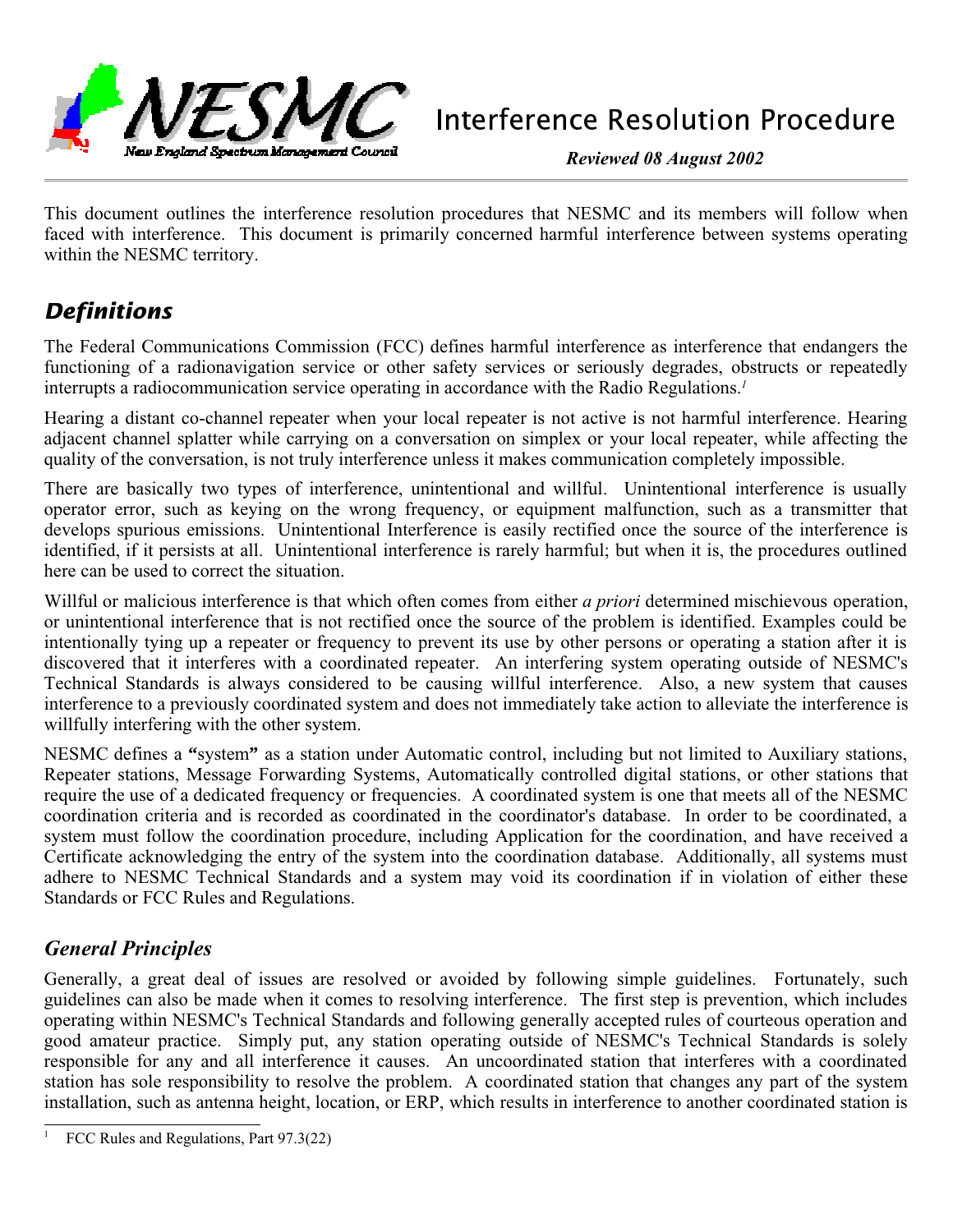likewise solely responsible to rectify the problem. Common sense and good amateur practices are the best ways of preventing and solving interference problems.

A good first step is to try to resolve the problem without involving others. Most interference problems are quickly rectified as soon as the interfering station is informed of the problem. Most amateurs are not interested in creating problems for others and can be quite attentive to issues that arise from their operation. In fact, many hams will be quite thankful to hear about a problem in a kind manner from a fellow ham than via some official proceeding by a body such as NESMC or the Amateur Auxiliary. However, occasionally this is not the case and help is needed from outside the parties involved in the problem.

NESMC has two paths for solving interference problems. The first is via the Section Directors. Section Directors are to be involved anytime a coordinated system is involved in an interference dispute and the situation is not quickly or satisfactorily resolved between the trustees with the help of the coordinator. NESMC Coordinators are not responsible for solving disputes; the coordinator will identify the coordinated system(s), suggest technical solutions, and record all changes. It is the trustees who are responsible to solve the problem, with advice and information from others, if appropriate. If they cannot reach resolution, then the NESMC Director should become involved to see if a more formal process is warranted. A second path for solving interference problems is the NESMC Interference Committee. The Committee exists as a resource for the community, systems owners, and NESMC Directors, to help resolve interference problems. Any system owner, or other user of the spectrum, may consult with the Committee for assistance in resolving interference problems.

There are a few things to note, which are often confusing to those new to NESMC. First, NESMC has no enforcement powers, nor does any individual or group short of the FCC. However, the Amateur Service is required to be self-policing. Since NESMC is an organization that represents the amateur community, taking its role in interference resolution seriously is within the spirit of the requirement and good for the hobby. Another consideration is that a system that has the prior coordination date has advantage in an interference complaint involving other systems. Another basic principle is the use of minimum necessary power as stated in the FCC Rules and Regulations and systems that use excessive power are likely to cause harmful interference to other systems and users of the spectrum. Systems found to be using more power than necessary and causing interference will be quite likely to be deemed solely responsible for solving the interference problem. Co-channel repeaters may have overlapping coverage areas, in which a user may hear more than one repeater from some locations, which becomes more troublesome during band openings. Using a unique CTCSS tone for each co-channel repeater**'**s transmitter can alleviate this situation. Repeaters should expect that many of their users will experience problems of overlapping coverage and plan to deploy both input access tones and output tones for decode on the user's receiver. NESMC will not accept complaints of interference from repeater owners whose machines do not have access protection *(ie.* CTCSS tone access) and are periodically and inadvertently accessed by co-channel users.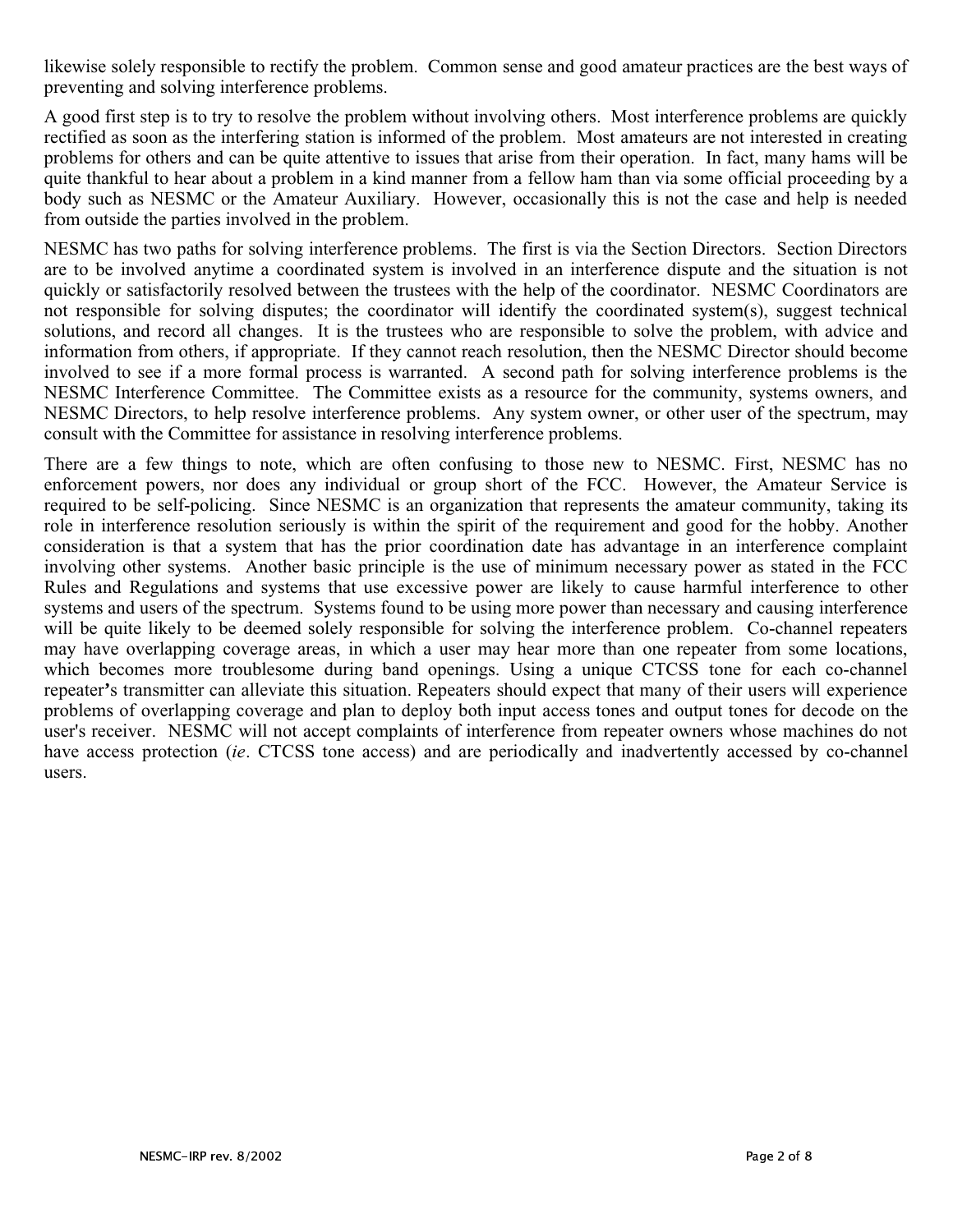# **Interference Between Users of the Spectrum**

If interference arises as a result of a station's inappropriate use of the spectrum as defined by the NESMC Bandplan, then a NESMC Director should be consulted. An example that should be brought to our attention would be the deployment of a repeater on simplex channels, which is in violation of NESMC's bandplan. Another example in which a NESMC Director could be contacted would be if interference to space operations were caused by adjacent-channel high speed digital operations. Such interference should be reported if persistent. Feel free to contact a NESMC Director or the NESMC Interference Committee when an interference problem may be solved by our involvement.

## **Interference Between Uncoordinated Systems**

Uncoordinated systems have no protection from each other when interference occurs. The first step in resolving interference should be worked out between the parties themselves. Often, simple technical modifications can be made to one or both installations to resolve the issue. These include: access control *(ie.* tone squelch) on the system inputs, reduction of transmitter power, and modification of antenna patterns. All amateurs should work together to reduce and/or eliminate interference. If resolution to the problem can be found, the NESMC Interference Committee may be consulted for assistance. Of course, coordination is recommended to prevent such problems.

#### **Interference Between Coordinated Systems**

Interference between coordinated systems should not occur unless at least one system has changed something. This change could simply be that a system started operations under a Test Certificate as a new allocation. In any event, the system that changed something is responsible to resolve the problem. NESMC Coordination Procedures require that any system that changes an operating parameter, and does not update the coordinator prior to the change, voids the system's coordination.

However, in some cases permission may be given to make a coordinated system change that ends up interfering with another coordinated system. Of course, a simple solution would be to reverse the change but in some cases this is not possible, such as the loss of a repeater location. Another solution would be to have the two systems cooperate on a solution in which both systems can coexist with the new changes. In any event, the coordinated systems must work with the coordinator to find a solution to the problem. If a solution cannot be found, then one of the parties should contact the NESMC Director in the area to begin investigations.

# **Interference Between a Coordinated and an Uncoordinated System**

An uncoordinated station that interferes with a coordinated station has sole responsibility to resolve the problem.<sup>2</sup> Uncoordinated systems must accept all interference they receive from coordinated system. Coordinated systems that receive interference from uncoordinated systems should contact the trustee of the interfering system and inform him of the problem. If the interference continues, the coordinated system trustee should contact his NESMC Director.

<sup>&</sup>lt;sup>2</sup> FCC Rules and Regulations, Part  $97.201(c)$  and  $97.205(c)$ NESMC-IRP rev. 8/2002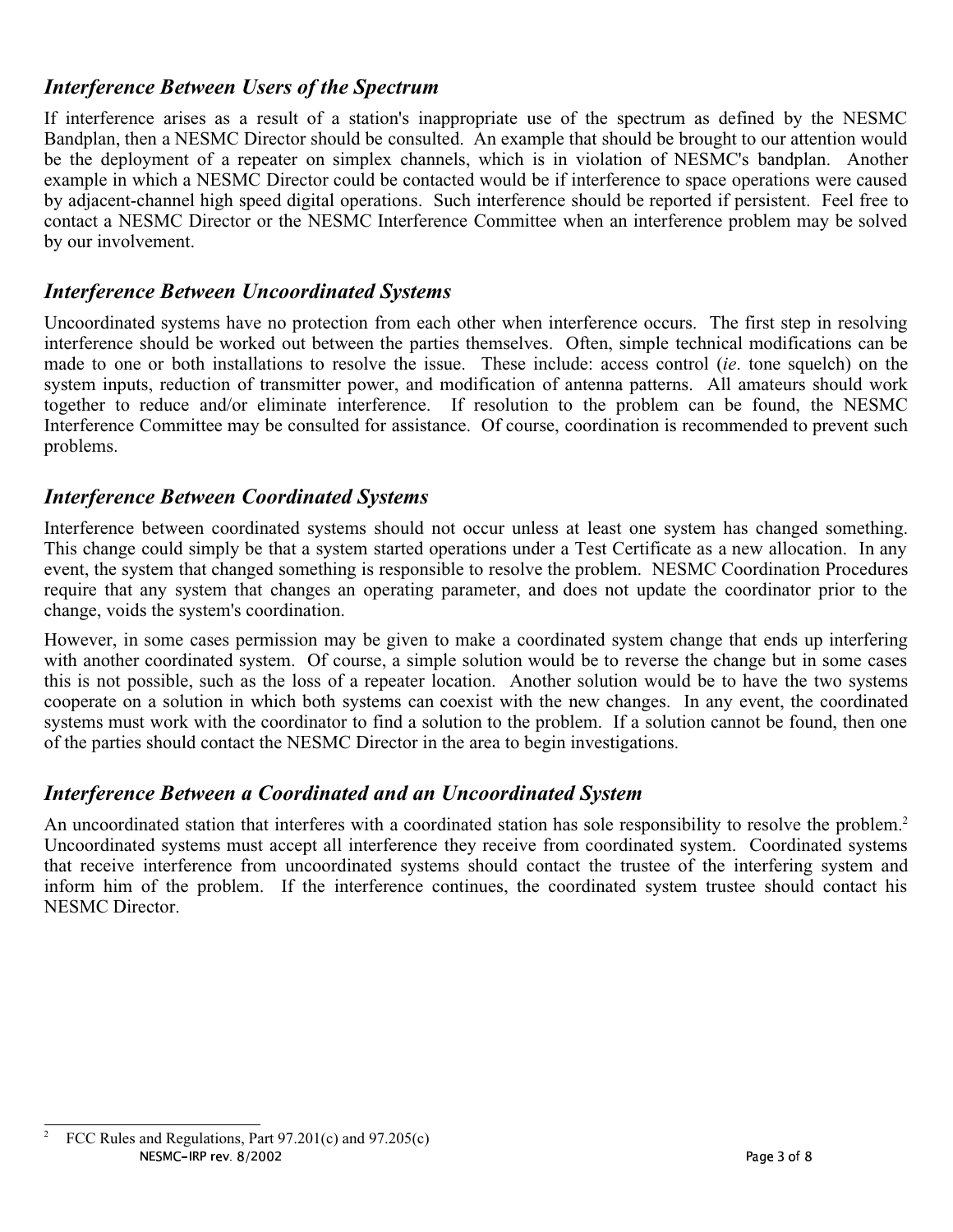### **Interference Resolution Process**

The Process by which NESMC shall deal with interference issues is as follows:

1 Complaint

The first step in NESMC's involvement is the receipt of a Complaint of interference. The party making the Complaint, or a NESMC Director acting on behalf of the community, shall file a NESMC Interference Report Form. Complaints are to be filed with either a NESMC Section Director or, if the Director is involved or unavailable, any other NESMC Officer. The NESMC official receiving the Complaint shall make it available to the Board of Directors via the NESMC Vice President. Once a Complaint is received, the Vice President shall give the Complaint an unique problem identifier. The unique problem identifier, the format of which is set by the NESMC Board of Directors, is to be used on all correspondence so that documents can be tracked and easily identified. For instance, this unique problem identifier ideally appears in the upper right corner of all hardcopies and in the subject line of all email. The NESMC Vice President shall have the responsibility to track and report to the Board of Directors regarding the status of Complaints.

2 Investigation

 2.1 When a complaint is received, and the interfering system is under a Test Certificate, the Director shall remind the interfering station of its obligation under the terms of the Certificate to cease operations when interference is reported.

 2.2 If the Complaint involves systems, the NESMC Section Director shall inform the Coordinator of the band in which the complaint of interference originated. The coordinator shall respond with any information he has about the station(s) in question along with their coordination status. The coordinator shall then take any other action required by the NESMC Coordination Procedure in response to a Complaint. All coordination activity for either party is suspended (i.e. no changes in operation parameters are permitted) until the Complaint is resolved.

2.3 Copies of the Complaints shall be sent to the Coordinator for recording if not already recorded.

 2.4 The Director shall contact adjacent Section Directors to determine if adjacent sections have complaints about the same problem. If the Complaints span multiple sections, the Directors involved shall determine which Director shall handle the problem.

 2.5 The Director shall then contact all involved parties and discuss plans for the resolution of the problem. If a solution is found, the Director shall keep track of a schedule for the resolution and track the progress of the solution. If a solution is not offered, or if the plan for resolution is not followed, the Director shall continue with the investigation. If the problem is resolved at this point, the party issuing the Complaint shall inform the Director in writing of the resolution; the Director shall then inform the Coordinator that the Complaint is resolved and send a copy of the letter indicating the resolution to the Coordinator.

2.6 Under the investigation, the Director shall collect the following information:

2.6.1 Call Signs of all systems involved

2.6.2 Coordination status of all stations

 2.6.3 System operational parameters including power, ERP, HAAT, antenna configurations, access methods, and time on-the-air.

2.6.4 Audio recordings, where possible

2.6.5 Spectral measurements, where appropriate

2.6.6 Signal strength measurements to determine contour

 2.6.7 A log of when the interference occurred, what was said, who said it (if known), and what the circumstances were.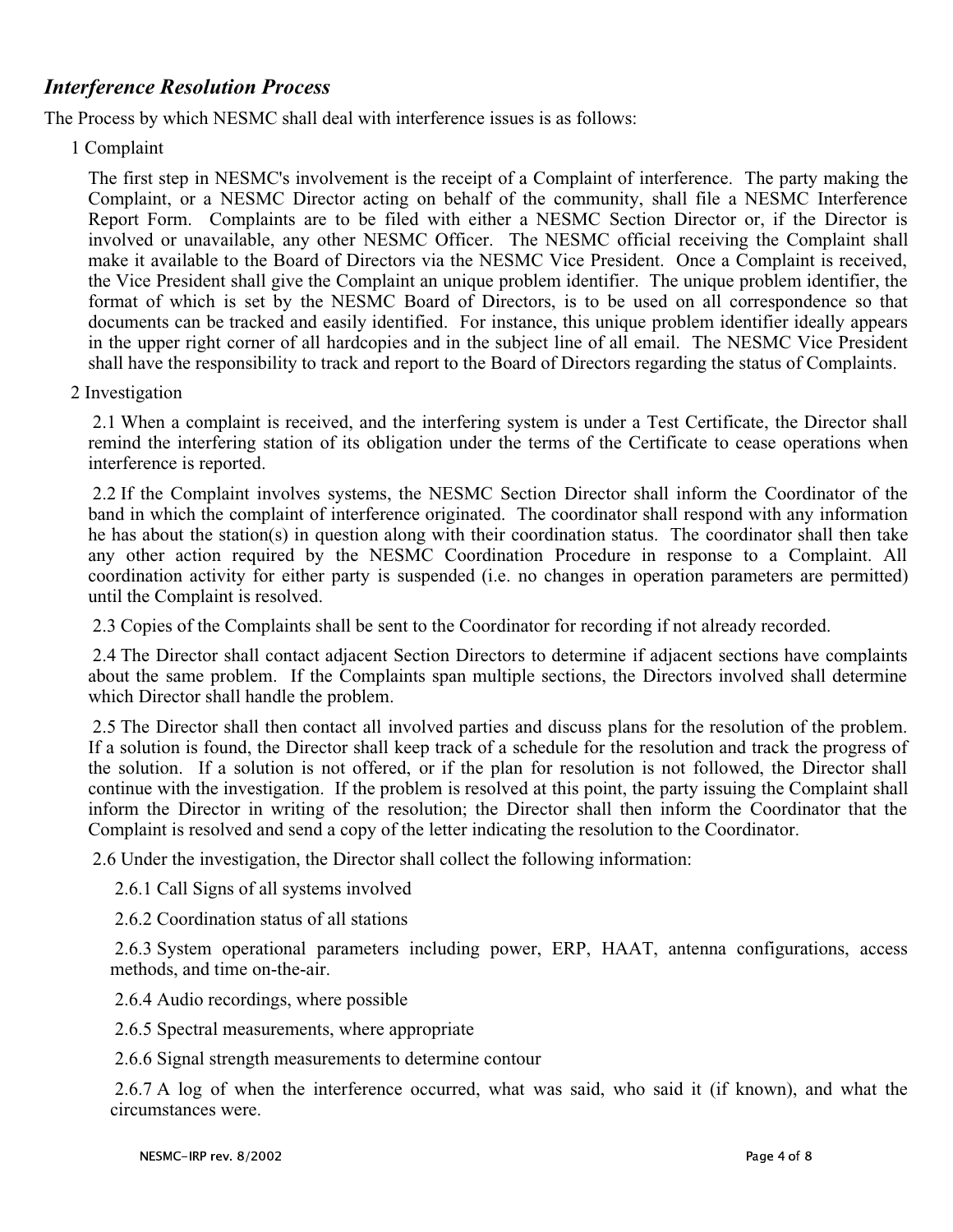2.6.8 The exact location of all stations and service areas

 2.6.9 Any other information the Director shall deem appropriate, or as he shall be directed by the Coordinator or the Board of Directors.

 2.7 Where a complaint involving interference of unknown origin is filed, the Director shall attempt to identify the source of the interference through local monitoring and other means, such as Radio Direction Finding. If all attempts to identify the source of the interference are unsuccessful, the Director shall seek assistance from the NESMC Interference Committee.

3 Report of Findings

 3.1 The Director shall determine, based on his collected information, whether a particular station is responsible to resolve the problem.

 3.2 The Director shall prepare a report that shall include all of his findings, recommendations, and conclusions. A copy of this report shall be sent to the Board of Directors, the Chairman of the Interference Committee, and each of the systems involved in the dispute.

3.3 The Report shall include the previously assigned unique problem identifier for tracking purposes.

 3.4 Supplementing the Report, the Director shall have available all supporting documentation, including Applications, Certificates, recordings, and correspondence, for inspection by NESMC officials.

 3.5 The Director's findings shall identify the problem as an Educational Problem, a Technical Problem, and/or an Malicious Problem.

3.5.1 Educational Problems and Resolutions.

 3.5.1.1 Where the Director determines that an interference problem is caused by a licensee unwittingly operating in violation of FCC Rules and Regulations, clearly interfering with coordinated operations, operating contrary to established bandplans, or behaving contrary to good amateur practice, the Director shall notify the offending licensee of the interference, its obligations under the FCC's rules and regulations, and advise it of necessary steps to eliminate the interference.

 3.5.1.2 Where the Director determines that the offending interference is caused by the operations of an unlicensed or improperly licensed entity, the Director shall notify the offending entity of the interference and its obligations under the FCC's rules and contact the NESMC President to seek assistance from the FCC.

 3.5.1.3 Where the Director determines that harmful interference does not exist, he shall inform the party making the Complaint that he does not find grounds for the Complaint citing appropriate FCC Rules and Regulations, NESMC Technical Standards, or any other appropriate documents. If the party issuing the Complaint is not satisfied, he may file his complaint with the NESMC Interference Committee.

 3.5.1.4 Educational Problems should be easily and quickly resolved by educating the interfering party. The Director's Report should be tailored to provide this education.

3.5.2 Technical Problems and Resolutions.

 3.5.2.1 Technical problems include such things as excessive contour overlap, intermod, or spurious emissions. Systems failing to meet NESMC's Technical Standards and causing interference, which would not cause interference if the Standard were followed, are considered to have Technical Problems. Likewise, systems that interfere with another system due to excessive power output are considered to have Technical Problems.

 3.5.2.2 Upon identification of the interference source, the Director shall notify the offending licensee/operator of the problem and discuss possible technical solutions. These technical solutions may include, but are not limited to: reducing power, lowering antenna height, antenna pattern reconfiguration, or the selection of an alternative frequency.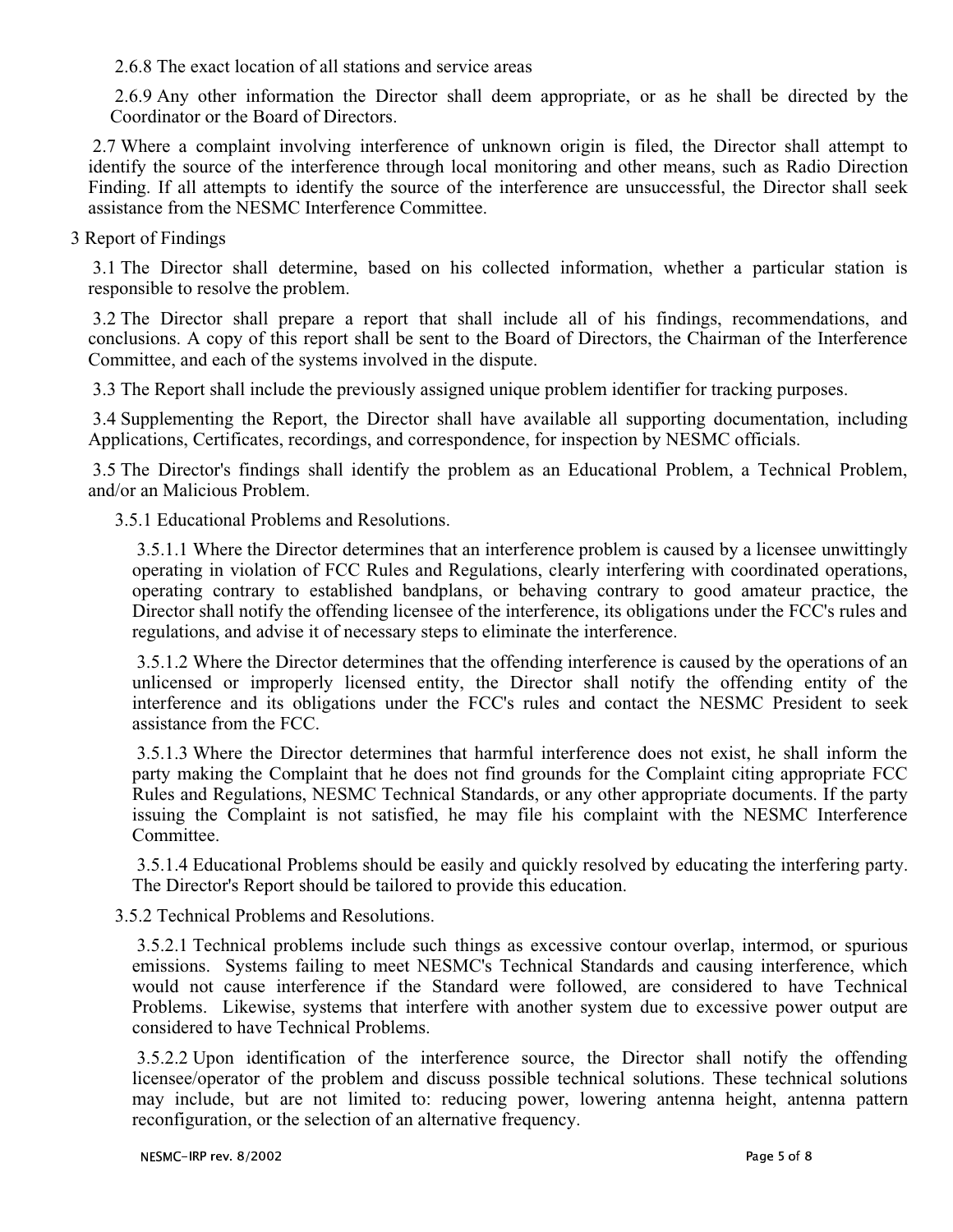3.5.2.3 The Director shall consult with the Coordinator regarding technical solutions and only those reviewed by the Coordinator shall appear in the Director's Report.

3.5.2.4 The Director shall orient his Report to emphasize the identified solution(s).

3.5.3 Malicious Problems and Resolutions

 3.5.3.1 Malicious interference problems are all those that are the result of intentional actions of a user or system and which would be reasonably assumed to cause harmful interference by the average operator.

 3.5.3.2 Malicious interference is distinguished from unintentional interference when the party causing the interference refuses to cooperate in resolving the interference after the problem is brought to his attention. Otherwise, there must be clear data to show that the interfering party's intent was to create harmful interference.

 3.5.3.3 All cases of apparent malicious interference shall be forwarded to the Amateur Auxiliary so that steps can be taken for enforcement action.

 3.5.3.4 The Director should prepare copies of all available records, including coordination Applications, Certificates, history, Investigation records, recordings, prior Reports and resolutions. These records shall be turned over to the Amateur Auxiliary to supplement their investigation.

 3.6 If the Section Director determines that harmful interference exists, the Director may promptly notify the station deemed responsible for the interference and request the station to cease transmissions until the solution is adopted and implemented. The Director shall cite all applicable FCC Rules and Regulations in this request. The Report shall also include these citations.

4 Investigation Response

 4.1 The Director shall produce a Report and a proposed resolution of the Complaint within six (6) months of the initial filing of the Complaint.

 4.2 If the Director finds that harmful interference does not exist, he shall inform the party making the Complaint that he does not find grounds for the Complaint citing appropriate FCC Rules and Regulations, NESMC Technical Standards, or any other appropriate documents in his Report. In addition to sending the Report to all parties in the dispute, the Director shall file his Report with the Coordinator and the Interference Committee.

 4.3 If, through negotiation with an interfering station, the Director is able to negotiate a plan to resolve the problem, the Director shall provide a written summary of the problem and its resolution to all parties including a schedule of the remedy. The Director shall supervise the implementation of the resolution. Upon a determination that the matter has been satisfactorily resolved, the Director shall file notice with the Coordinator that the matter is closed and send a Report that is to be kept on file by the coordinator to be made available upon request by NESMC officials, the Amateur Auxiliary, or the FCC. Additionally, the Director shall solicit a written verification that the problem has been satisfactorily resolved from the party making the Complaint and submit this verification with his Report. The Coordinator shall file the Report along with all material and documents arising from the Investigation.

 4.4 If a plan is not adopted, the interference persists, or if the plan for resolution is adopted but not implemented within the schedule, the Director shall inform the NESMC Board of Directors of the failure to achieve resolution. The Director shall pass all responses to his Report as well as any further developments to the NESMC President.

4.5 The Board of Directors or the President, on advice from the Board of Directors, shall decide whether to: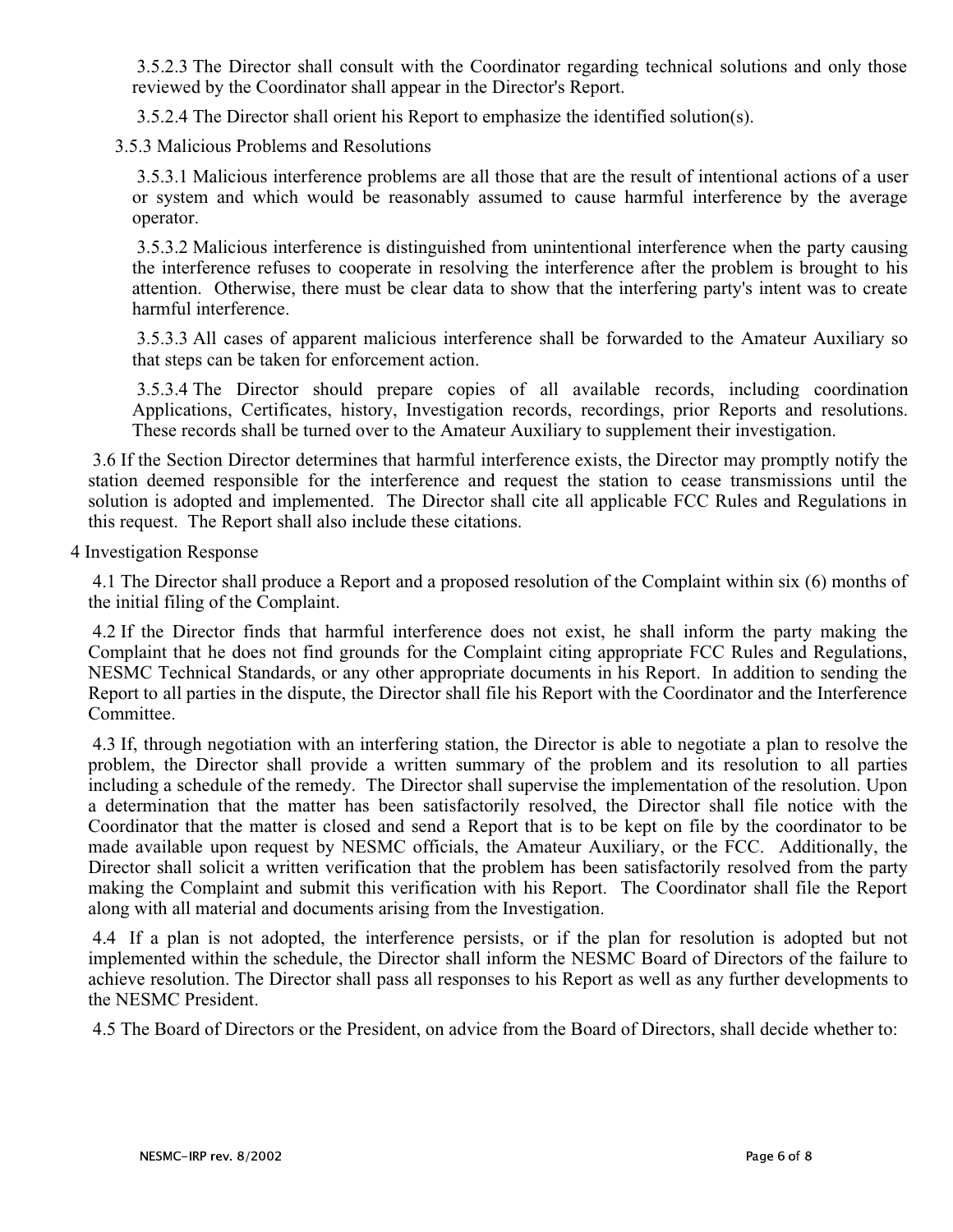4.5.1 Refer the problem back to the Director, who shall then amend his report to include the recommendations of the Board. Once the President approves the report, the Director shall then distribute this report to all parties involved in the dispute and begin the Investigation Response process again. The President and the Board may choose to continue this cycle until it is believed that this avenue of resolution is exhausted. Or,

 4.5.2 Refer the problem to an interference committee, including NESMC's Interference Committee, and direct the Director to turn all investigation materials and documents over to the Committee;

 4.5.3 Attempt to resolve the problem on behalf of the Board of Directors. This may include selection of an independent mediator, or requesting the parties to enter into arbitration; or

4.5.4 Refer the problem to the Amateur Auxiliary.

 4.6 If the party issuing the Complaint is not satisfied with the solution proposed by the Director and cannot reach agreement as to a resolution, he may re-file his Complaint with the NESMC Interference Committee.

5 Interference Committee

 5.1 The Interference Committee is a NESMC standing committee outlined in the NESMC Bylaws (Section X1b). The NESMC President appoints a Chairman for the Committee, who then selects all those who shall serve under him.

 5.2 The Committee shall consist of NESMC members. With regard to any Interference Complaint, those Committee members having direct involvement with the parties or other conflict of interest are expected to excuse themselves from conducting the investigation.

 5.3 The Committee shall have at its disposal the capability of making all technical analysis of the interference, making records of the situation, and finding sources of interference.

 5.4 The Interference Committee shall receive the Complaint and the Director's Report of the interference from the NESMC President, NESMC Section Director, or directly from the station receiving the interference. If investigations were started, all material and documents from this investigation are to be forwarded to the Committee.

 5.5 The Interference Committee shall gather all information pertaining to the interference complaint including coordination status, technical parameters, operational history, or other substantive items the Committee views as relevant.

 5.6 The Committee shall discuss the problem and make recommendations including technical solutions, mediation, arbitration, or whatever else the Committee deems appropriate at its own discretion. A Report including the solution shall be filed with the Coordinator and sent to all involved parties.

 5.7 If the Committee finds that no harmful interference exists, it shall inform the party issuing the Complaint and the NESMC Coordinator.

 5.8 Following the conclusion of the Committee, all materials including the Committee's Report, documents, recordings, and correspondence, shall be forwarded to the Coordinator for filing.

 5.9 The Interference Committee has a maximum of six (6) months to complete its investigation and submit a resolution.

 5.10 If the party issuing the Complaint is not satisfied with the decision of the Interference Committee, he shall petition the NESMC Board of Directors by sending a copy of his Complaint with the signatures of at least ten (10) licensed amateur radio operators who stand in complaint of the interference. Such a petition must include an agreement to accept binding arbitration by the NESMC Board of Directors.

 5.11 If the Committee identifies a solution, but is unable to achieve resolution, it shall refer the problem to the Amateur Auxiliary.

6 Board of Directors